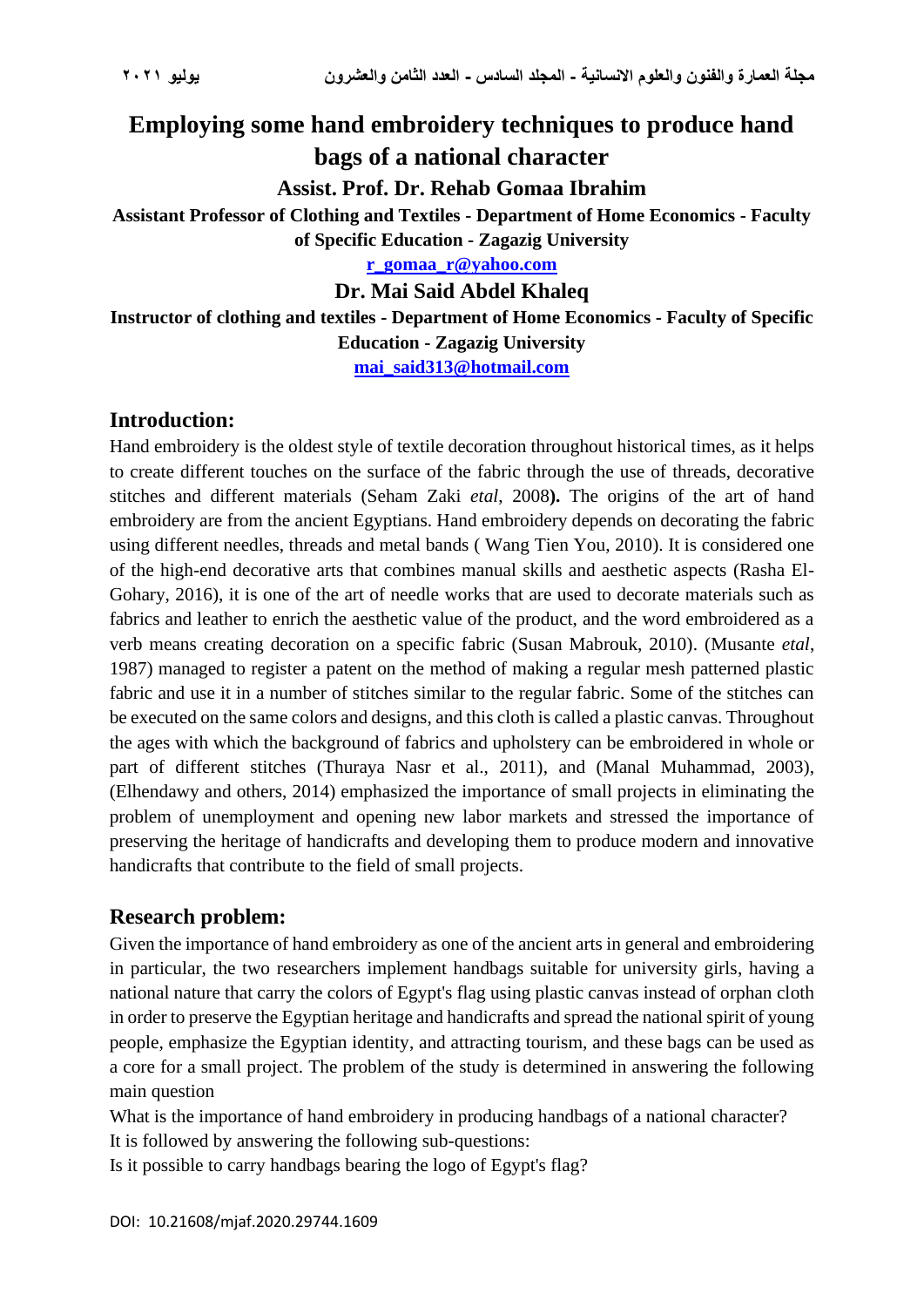Can suture stitches be used to make handbags?

Does the difference in the type of thread affect the shape of the executed bags?

Does the difference in the density of the thread affect the shape of the executed bags? **Aims of the research:**

- Employing some hand embroidery techniques to produce handbags of a National character.

- Preserving heritage and attracting tourism in a style of a national character.

Make use of the research results as the intention for a small project. -

### **Importance of the research:**

The research aims to employ some techniques of hand embroidery to produce handbags of a national character, and the use of plastic canvas as an alternative to orphan fabrics in implementation, preserving heritage and attracting tourism in a style of national character and benefit from the results of research in the field of small projects.

## **Research hypotheses:**

1- There are statistically significant differences among the averages of the evaluation of the samples carried out under study in achieving the foundations and design elements.

2- There are statistically significant differences among the averages of the evaluation of the samples executed under study in achieving the functional aspects.

3- There are statistically significant differences among the averages of the evaluation of the samples executed under study in achieving the innovative and aesthetic aspects.

4- There are statistically significant differences among the evaluation axes of the samples implemented under study.

5- There are statistically significant differences among the materials used in making the samples.

6- There are statistically significant differences among the threads used in making the samples.

7-There are statistically significant differences among the threads density used in making of the samples**.**

8-There are statistically significant differences among the evaluation axes of executed bags.

9- There are statistically significant differences in evaluating the implemented bags in achieving all aspects of evaluation according to the opinions of specialists

10-There are statistically significant differences between evaluating the implemented bags in achieving all aspects of evaluation according to the opinions of consumers.

## **Research limits:**

Three materials (plastic canvas- etamine - burlap ), three types of thread ( cotton Braille – acrylic- silk) three density  $(1, 2, 3)$  thread with one design on canvas stitch

## **Research methodology:**

The research based on descriptive and analytical method.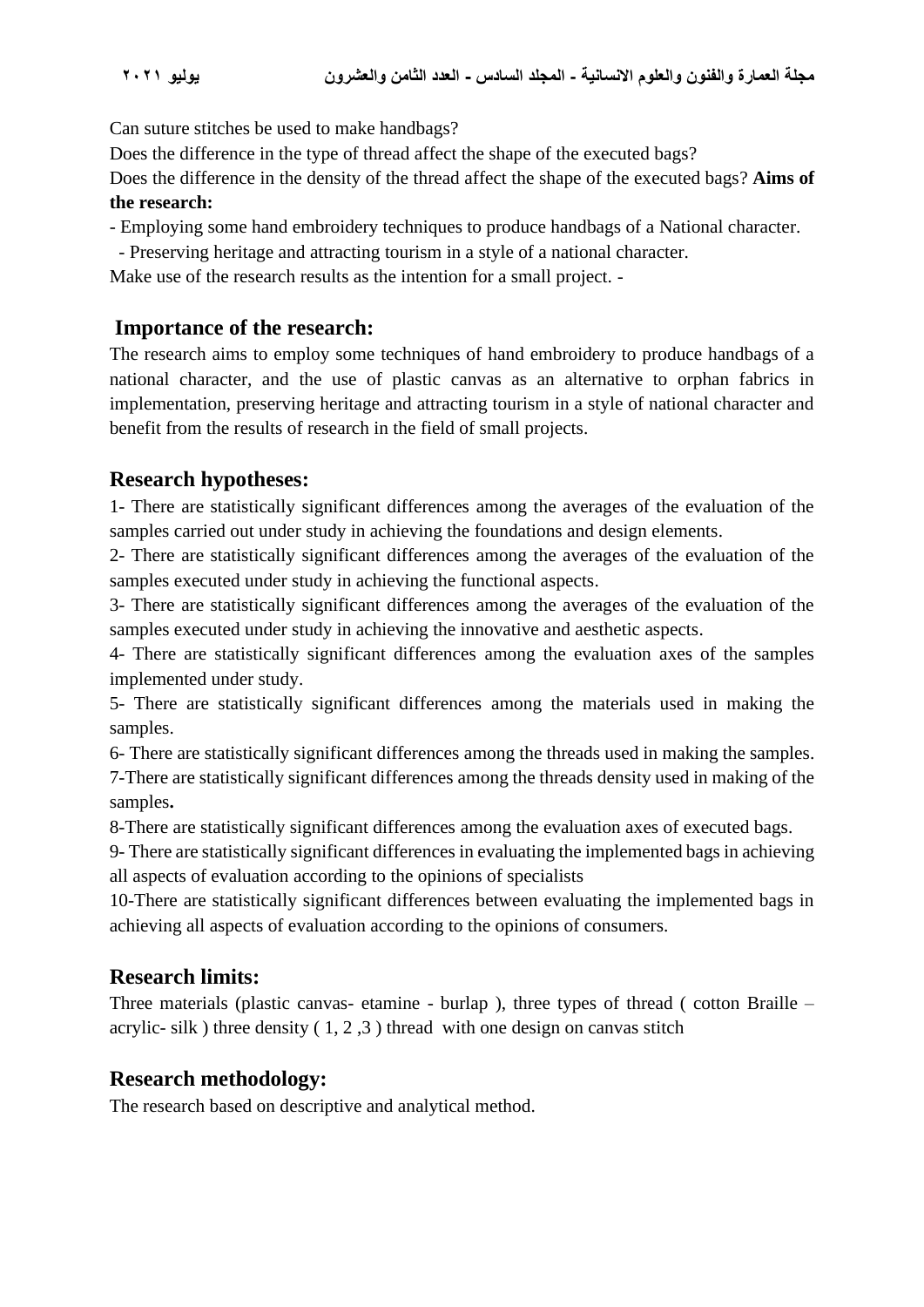#### **Practical experiments:**

 Twenty seven samples were done which include three materials ( plastic canvas, etamine, burlap) , three kinds of thread (cotton barlie , acrylic , silk) and three thread density (1,2,3) with fixing design used in implementation .Fig(1) shows the design were done.





**Fig (1) the design were used**

 A questionnaire was done to identify the opinions of specialists in samples, and the quality factor was done to identify the best samples to make hand bags , then two questionnaire were prepared to specialists of clothes and textile and customers of the faculty girls to determine the best variables .

#### **Results:**

Average mean and standard deviation were calculated and the quality factor for evaluating handbags implemented in achieving all aspects of evaluation according to the opinions of specialists.

 The results showed that the best bag was no. (1) and the least bag was no. (2) according to the opinions of specialists.

**Table (1)**: Average mean and standard deviation were calculated and the quality factor for evaluating handbags implemented in achieving all aspects of evaluation according to the opinions of specialists

| arrangement    | <b>Quality</b><br>factor | <b>Standard</b><br>deviation | average | Bag            |
|----------------|--------------------------|------------------------------|---------|----------------|
| 1              | 98.18                    | 0.70                         | 32.40   | $\mathbf{1}$   |
| 8              | 92.73                    | 2.32                         | 30.60   | $\overline{2}$ |
| 6              | 93.94                    | 1.89                         | 31.00   | 3              |
| 7              | 93.03                    | 1.57                         | 30.70   | 4              |
| 3              | 94.85                    | 1.49                         | 31.30   | 5              |
| 5              | 94.24                    | 1.91                         | 31.10   | 6              |
| 7              | 93.03                    | 1.95                         | 30.70   | $\overline{7}$ |
| $\overline{2}$ | 95.15                    | 1.17                         | 31.40   | 8              |
| 6              | 93.94                    | 1.63                         | 31.00   | 9              |
| $\overline{4}$ | 94.55                    | 1.55                         | 31.20   | 10             |
| 3              | 94.85                    | 1.49                         | 31.30   | 11             |
| 5              | 94.24                    | 1.73                         | 31.10   | 12             |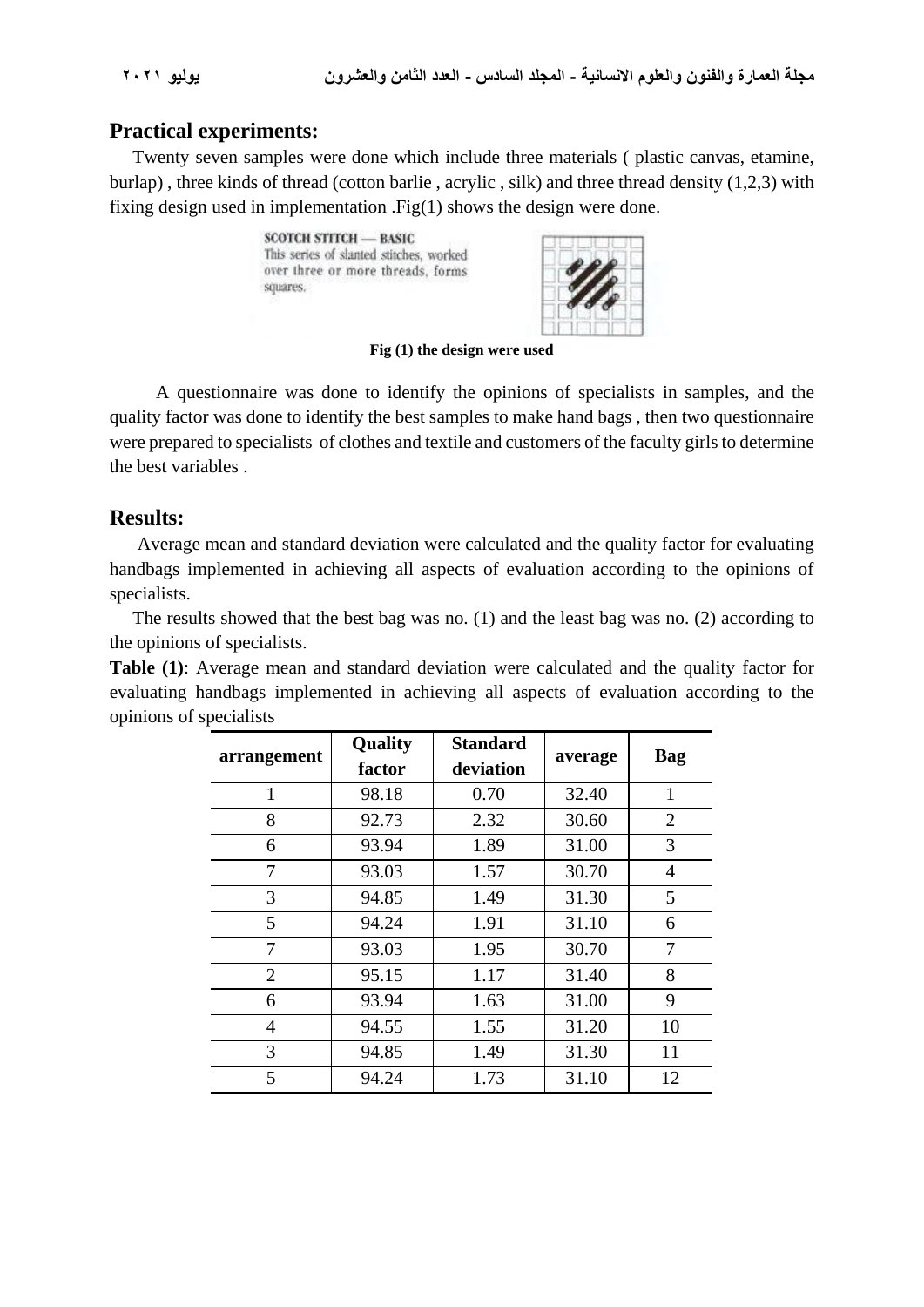

**Fig (2): Quality factor to evaluate handbags implemented in achieving all aspects of evaluation according to the opinions of specialists**

Average mean and standard deviation were calculated and the quality factor for evaluating handbags implemented in achieving all aspects of evaluation according to the opinions of costumers. The results showed that the best bag was no. (1) and the least bag was no. (12) according to the opinions of costumers.

**Table (2)**: Average mean and standard deviation were calculated and the quality factor for evaluating handbags implemented in achieving all aspects of evaluation according to the opinions of costumers.

| <b>Arrangement</b> | <b>Quality</b><br>factor | <b>Standard</b><br>deviation | average | Bag            |
|--------------------|--------------------------|------------------------------|---------|----------------|
| 1                  | 91.83                    | 3.21                         | 55.10   | $\mathbf{1}$   |
| 4                  | 90.50                    | 2.63                         | 54.30   | $\overline{2}$ |
| 1                  | 91.83                    | 2.64                         | 55.10   | 3              |
| 5                  | 90.33                    | 2.10                         | 54.20   | 4              |
| $\overline{2}$     | 91.50                    | 3.31                         | 54.90   | 5              |
| 10                 | 87.67                    | 4.03                         | 52.60   | 6              |
| 7                  | 89.17                    | 3.41                         | 53.50   | 7              |
| 9                  | 88.00                    | 4.02                         | 52.80   | 8              |
| 6                  | 89.50                    | 1.89                         | 53.70   | 9              |
| 3                  | 91.33                    | 3.05                         | 54.80   | 10             |
| 8                  | 88.50                    | 2.73                         | 53.10   | 11             |
| 11                 | 87.33                    | 3.27                         | 52.40   | 12             |

#### **Recommendations:**

1- Benefit of different hand embroidery technique for making accessories of a national character.

- 2- Encouraging youth to set up projects that depend on hand embroidery.
- 3- Diversity in the use of materials and techniques compatible with fashion.
- 4- Adhere to all that reflects the Egyptian identity.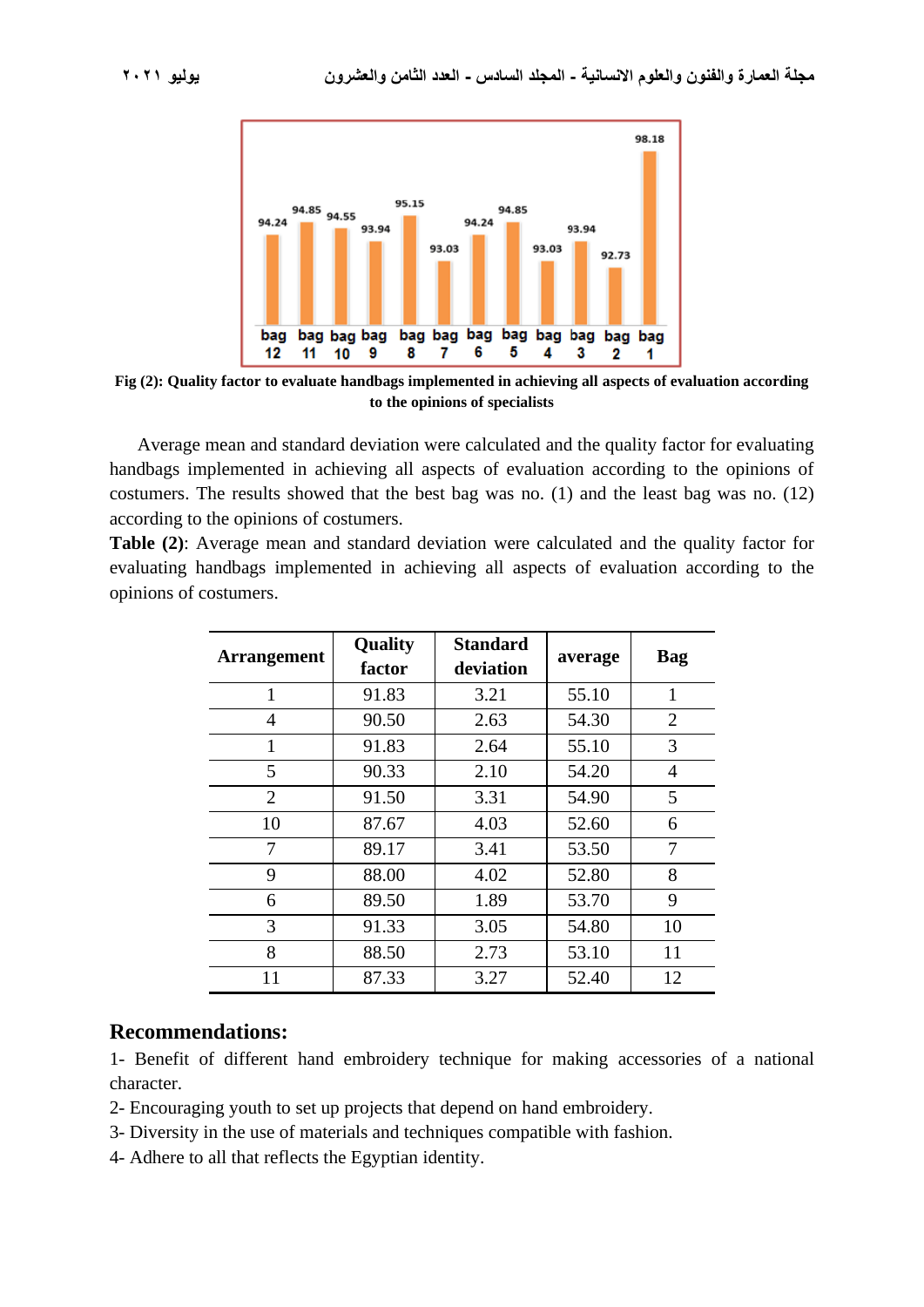



**Fig (3): Quality factor to evaluate handbags implemented in achieving all aspects of evaluation according to the opinions of costumers**



### **Table (3):Bags were done**

## **Reference:**

1-Gillow J. & Bryan S. (1999) : World textiles , Bulfinch Press , little brown, ISBNO 0-8212- 2621.

2- Helen M. Steven, (2003) : "Embroidery Animals, Fourth Edition London.

3-Leisure A. (1997): Plastic Canvas Stitch Dictionary Leisure Arts Paperback –1 September.

4-Louis P. Musante , Lynda L. Scott (1987): Stencil art overlays , United States Patent, 4,634,616, 6 January.

5-Susan Higginson (2007) :" Needle Point Stitches" Britain, Search Press Ltd.